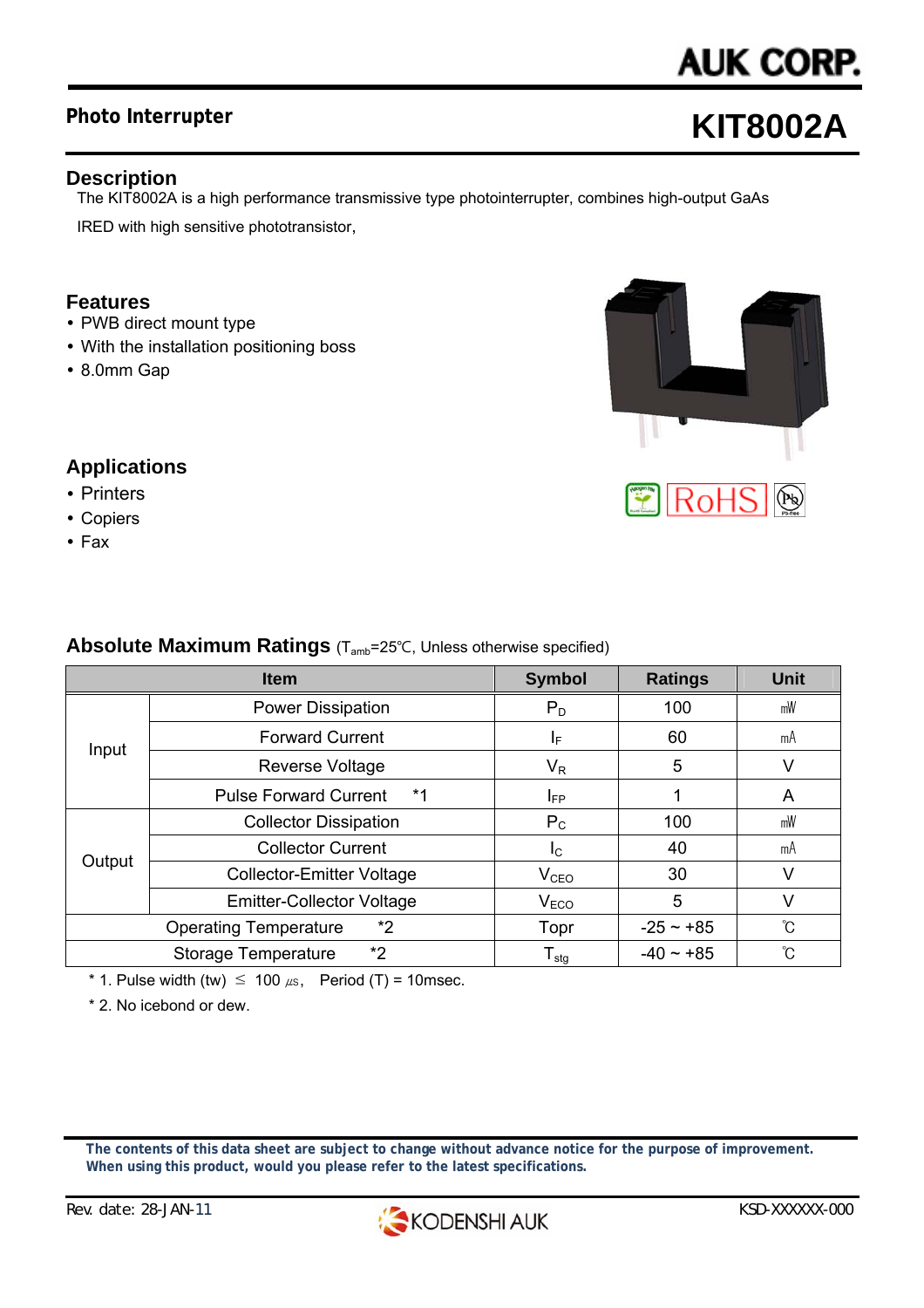# **Electrical Characteristics** (Tamb=25℃, Unless otherwise specified)

| Operation is specified over the entire operating temperature / humidity range unless otherwise specified. |      |               |     |  |  |  |  |
|-----------------------------------------------------------------------------------------------------------|------|---------------|-----|--|--|--|--|
| <b>Operating Temperature</b>                                                                              | Topr | $+5$ to $+45$ |     |  |  |  |  |
| Operating Humidity (over Topr Range)                                                                      | Hopr | $5 \sim 95$   | %RH |  |  |  |  |

|                                  | <b>Parameter</b>                                        | <b>Symbol</b>                            | <b>Conditions</b>                         | Min.                     | Typ. | Max.                     | <b>Unit</b> |
|----------------------------------|---------------------------------------------------------|------------------------------------------|-------------------------------------------|--------------------------|------|--------------------------|-------------|
| Input                            | <b>Forward Voltage</b>                                  | $\mathsf{V}_\mathsf{F}$                  | $I_F = 20mA$                              |                          | 1.2  | 1.4                      | V           |
|                                  | Wavelength of<br>Emission                               | λp                                       | $I_F = 20mA$                              | ۰                        | 940  | $\overline{\phantom{a}}$ | nm          |
|                                  | <b>Reverse Current</b>                                  | l <sub>R</sub>                           | $V_R = 3V$                                | -                        |      | 10                       | μA          |
| Output                           | Dark Current                                            | I <sub>CEO</sub>                         | $V_{CE} = 5.0 V, I_F = 0$ mA<br>$E=0$ lux |                          |      | 1                        | μA          |
| Transfer<br>Charac-<br>teristics | <b>Collector Current</b>                                | $I_{\rm C}$                              | $V_{\rm CC}$ =5.0V,<br>$I_F = 20mA$       | 0.5                      |      | 10                       | mA          |
|                                  | <b>Collector - Emitter</b><br><b>Saturation Voltage</b> | $\mathsf{V}_{\mathsf{CE}(\mathsf{sat})}$ | $I_C = 0.5$ mA, $I_F = 20$ mA             | $\overline{\phantom{a}}$ |      | 0.4                      | V           |

See Figure 1. for Test circuit



**The contents of this data sheet are subject to change without advance notice for the purpose of improvement. When using this product, would you please refer to the latest specifications.** 

 $\setminus$ 

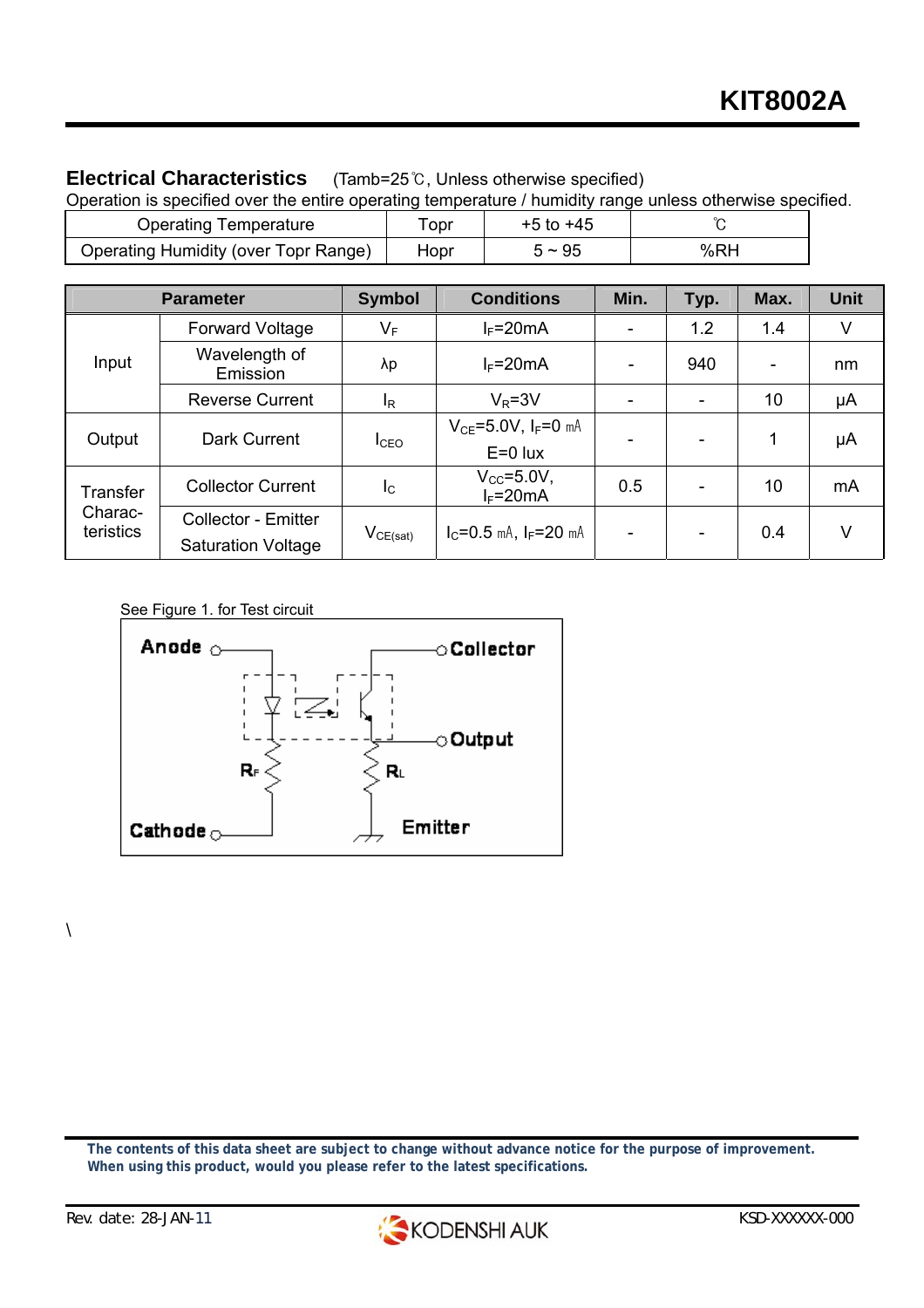#### **Switching as a Function of Position**

- 1. If the motion of the interrupter flag is vertical(perpendicular to the horizontal aperture slot) then the output must switch between approximately -0.25 to +0.25mm with respect to the optical axis.
- 2. If the motion of the interrupter flag is horizontal(parallel to the horizontal aperture slot) then the output must switch between approximately -0.50 to +0.50mm with respect to the optical axis.

#### **Packaging**

1. The part package contain the following information:

- Symbol
- Date Code
- Lot Code
- The words "RoHS Compliant"

#### **Cautions in Usage**

- 1. Store and use where there is no exterior force that will cause change in shape.
- 2. Store and use where there is no Hydrogen Sulfide gas, or any other corrosive gas.
- 3. The bending or cutting of the lead should be done at room temperature, no force being applied on the package.
- 4. Solder the lead pin under conditions of the absolute maximum rating chart, and do not apply force on the lead pin after soldering.

#### **Guarantee Period and Scope**

1. Period

One year after delivery to the desired place.

2. Scope

 Replacement of products will be done, if any problems lie in our company's products. However, we are not liable for your damage by lack of caution.

#### **Others**

Any doubts concerning this specification should be discussed fully by both parties.

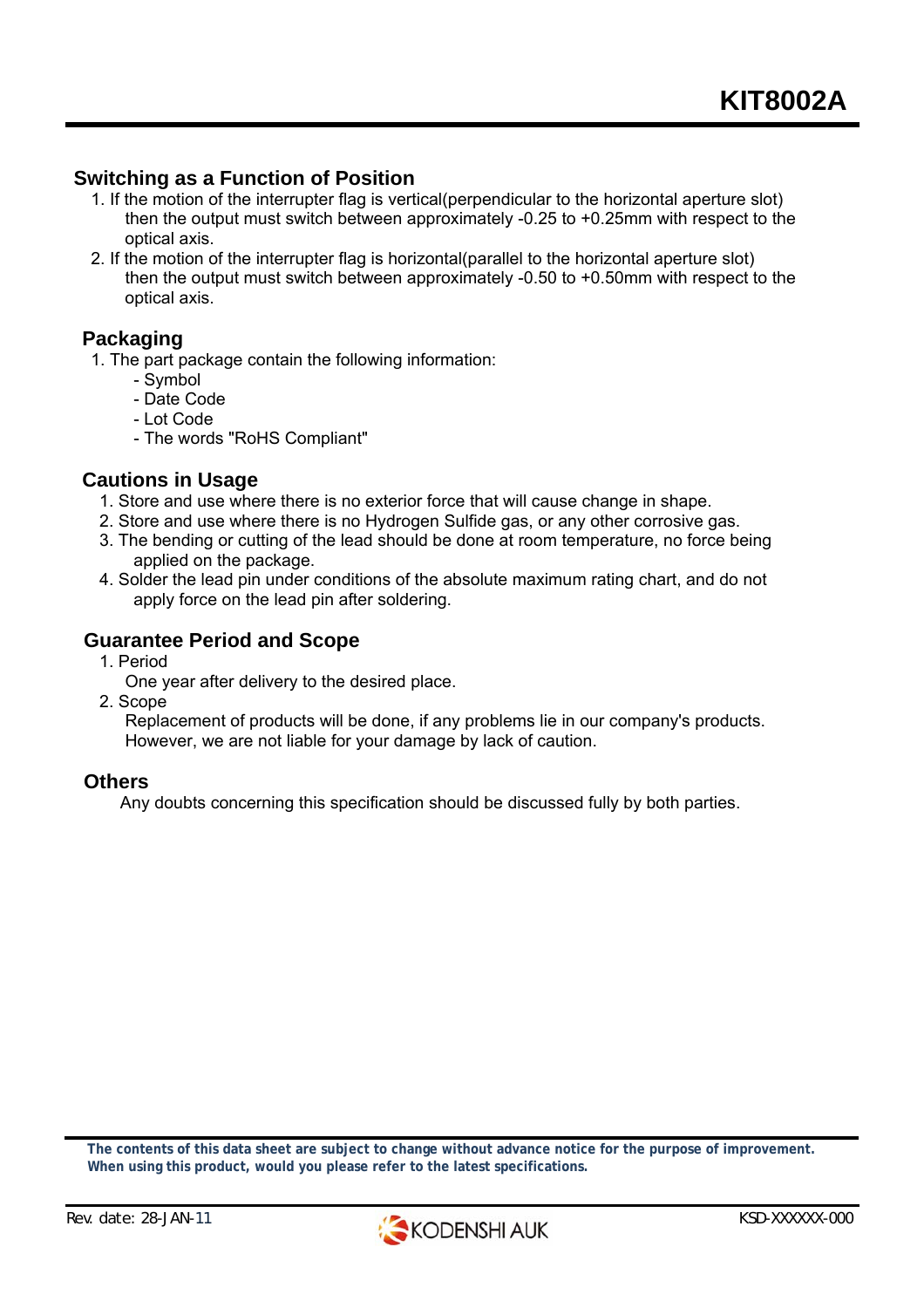# **KIT8002A**

#### **Characteristics**